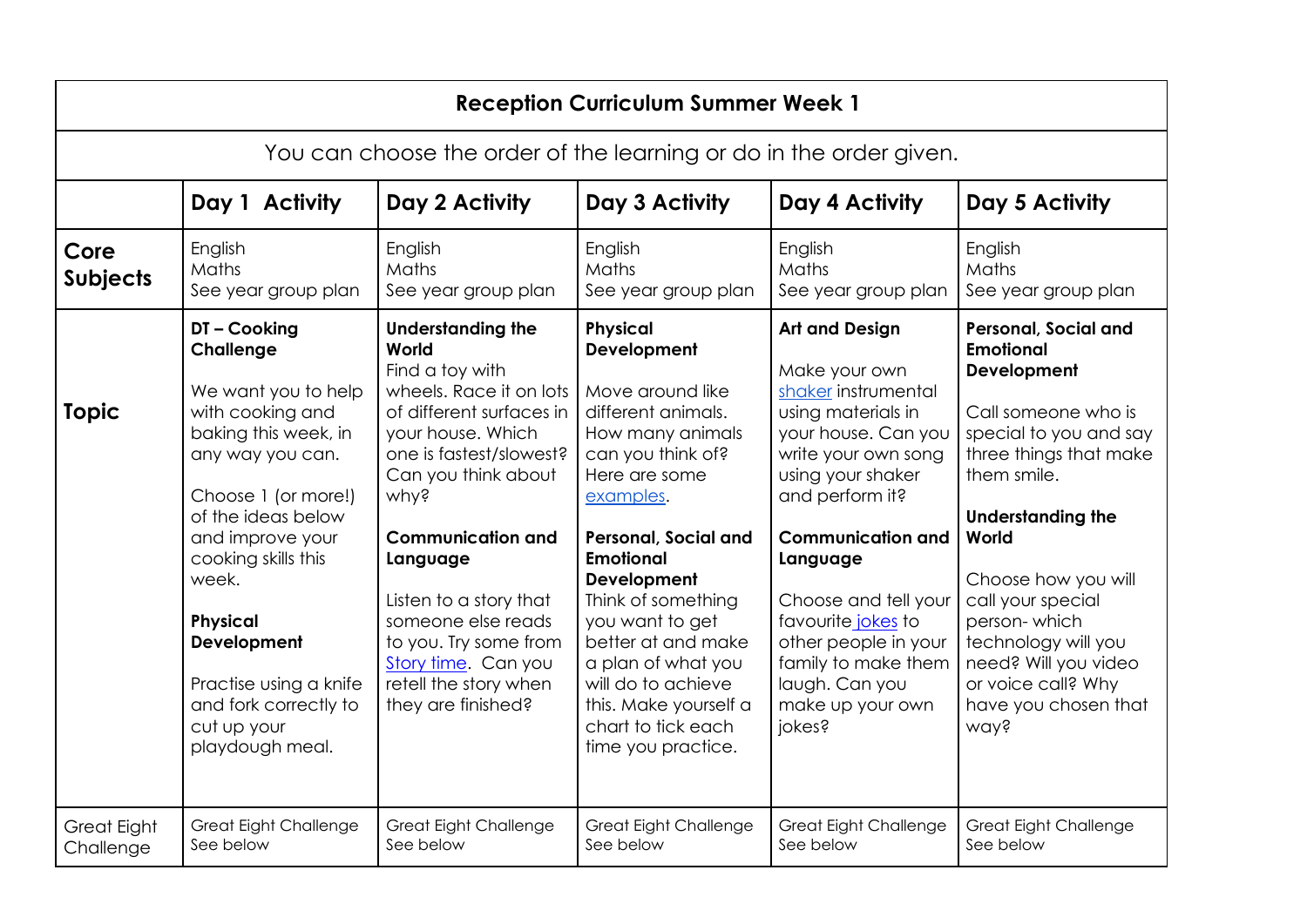| 'The Great Eight' Challenge – Summer Week 1 |                                                                                                                                              | What to do                                                                                               | What you need                                             |
|---------------------------------------------|----------------------------------------------------------------------------------------------------------------------------------------------|----------------------------------------------------------------------------------------------------------|-----------------------------------------------------------|
| 1. To talk about                            | what is the odd one out? Plants, animals or humans<br><b>Explain why.</b><br>or<br>If elephants ruled the world, what changes would you see? | Talk to as many people as you<br>can about this.<br>What do different people<br>think? Do you all agree? |                                                           |
| 2. To do                                    | create a dance or a workout to learn by heart.                                                                                               | Repeat the activity three times<br>a day. Can you teach it to<br>someone else?                           | You could use:<br>Timer, watch,<br>phone, clock,<br>music |
| 3. To investigate                           | how does the weather change in a day?                                                                                                        | Make records of the weather<br>at three different times of the<br>day.                                   | Paper and pencil                                          |
| 4. To find out more<br>about                | a sportsperson or musician who made record                                                                                                   | Choose someone you know or<br>ask an adult who they know<br>about or look online                         |                                                           |
| 5. To design                                | an outfit for a superhero, spy or book or film character                                                                                     | Think about the jobs of your<br>superhero or spy. What<br>gadgets would help them.                       | Paper and pencils                                         |
| 6. To learn                                 | where three or more European countries are<br><b>Challenge: Can you learn their capital cities too?</b>                                      | Try to find some countries you<br>have not heard of before.                                              |                                                           |
| 7. To draw                                  | or describe your favourite place                                                                                                             | Use you memory or pictures                                                                               | Paper and pencils                                         |
| 8. To create                                | a collage or sculpture that represents a mood.                                                                                               | Use materials you can find at<br>home.<br>Eg collection of things/colours<br>that make you calm or happy | Magazines<br>Newspapers<br>Drawings<br>Junk               |